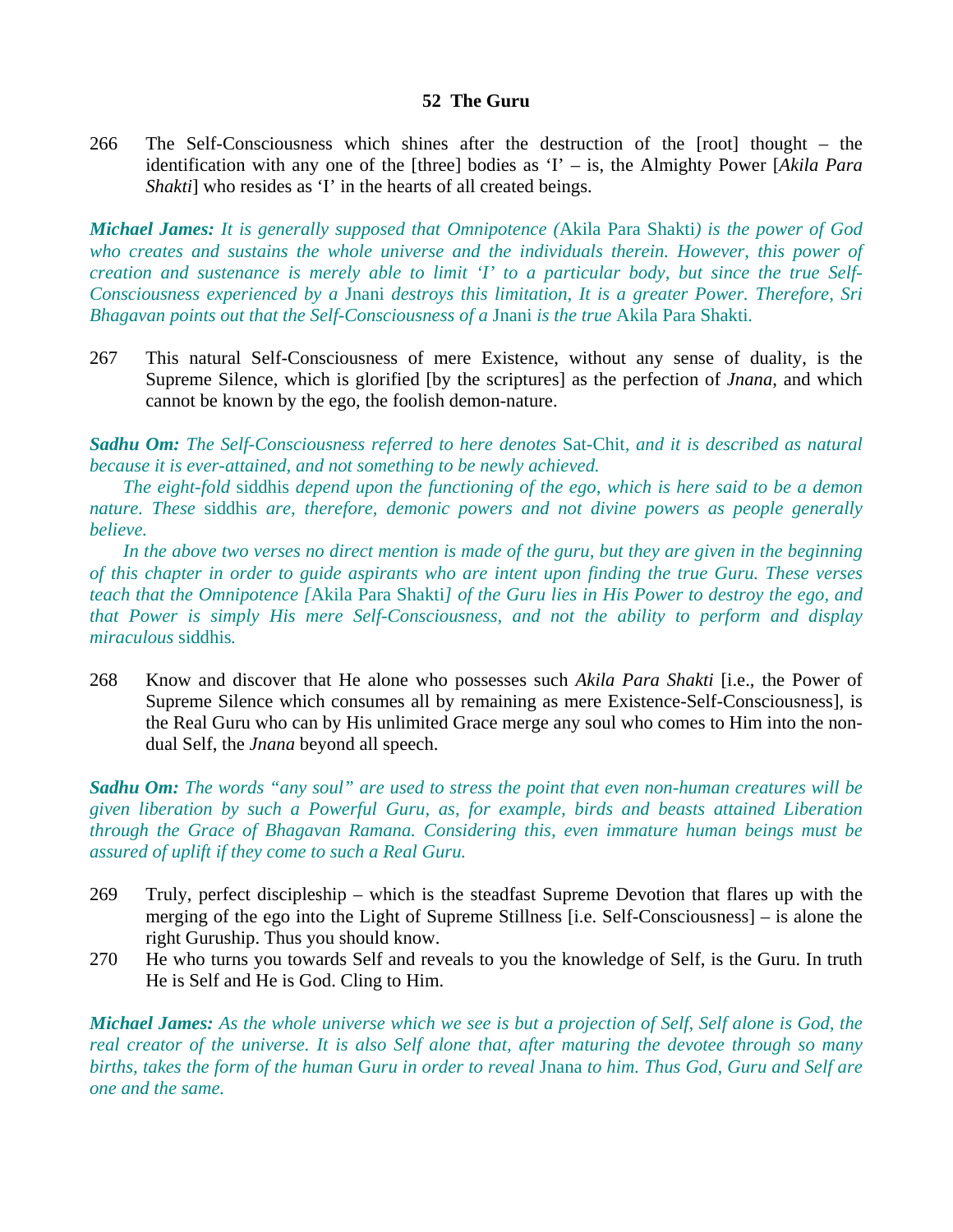271 He who gives 'do's' and 'don'ts' to those who come to him is both Yama [Death] and Brahma [the Creator] to them. But the truly divine Guru is the one who proves to them that nothing is to be newly accomplished by them.

*Sadhu Om: The 'would-be guru', by ordering those who come to him to perform many actions [Karmas] such as* Japa *or* Dhyana*, is only loading a greater burden of new actions upon the aspirants, who come to him for relief, because they are unable to bear the fruits of the actions they have already accumulated in the past. Instead of relieving them, the would-be guru plays the part of Yama [Death] by crushing and killing them with a greater burden of Karmas.* 

 *Since individuals have to reap the fruits of their actions through innumerable births, the 'would-be guru' plays the part of Brahma [creator], by making them perform more karmas and thus making them take more births in order to reap the fruits of these actions.* 

 *However, as the* Sadguru *knows the truth that Self alone exists without a second, He convinces those who approach Him that they are none other than Self. When, through the power of His Silence, they come to understand this truth, they feel that they have nothing to do, but that they merely have to Be. As doing alone is action [karma] but Being is not, and as it is only karma that brings birth and death, they are relieved form both Brahma and Yama.* 

 *Unlike other Gurus who instruct their disciples to do the four yogas [Karma,* Raja*,* Bhakti*, or*  Jnana*], Sri Bhagavan Ramana makes us stop doing anything in order to discover, "Who does these yogas?", and thus He turns our attention towards 'I', which is the right clue to keep us quiet. This is the nature of the Real Guru.* 

- 272 Since one does not love to listen to the teaching of the Supreme Self, which is ever going on in the Heart, one comes out with great enthusiastic delusion. Because of this, one needs a Guru outside.
- 273 That Self-Consciousness [*Sat-Chit*] which shines in all, as All, is the Guru.

#### *Sadhu Om: Guru is That which exists and shines as 'I' in all, and is the one common factor in all.*

274 Those who do not understand that the *Jnana*-Guru is the Formless Supreme Space, though He appears in the human form, are the chief amongst all the vilest sinners and criminals.

### **53 The Guru's Grace**

- 275 For those who are suffering here in *samsara*, which has been created by the good and bad karmas that are the result of dark delusion, the only medicine to cure their mental anguish is the great enthusiasm which they feel for the Guru's Grace.
- 276 The Guru is the One, who removes the sufferings and bestows the Bliss of Liberation upon those who, when they come to Him, are swept away by the force of various karmas done with the attachment of likes and dislikes.
- 277 The gracious look of the Guru, the philosophers' stone, will transmute even the *jiva's* impure nature, the rusty iron, into pure *Jnana*, the gold. Therefore, the worthiest thing to choose, seek and steadfastly cling to is the *Darshan* of the Guru's gracious look.
- 278 To *jivas,* who are deluded into taking the false to be true, the Guru, who is Self, the Light to all the gross lights of the universe, exposes the falseness of their truth.

#### *Sadhu Om: 'The false' in this verse denotes the whole universe, including the ego which sees it. 'Their truth' means that which appears to be true in their deluded outlook.*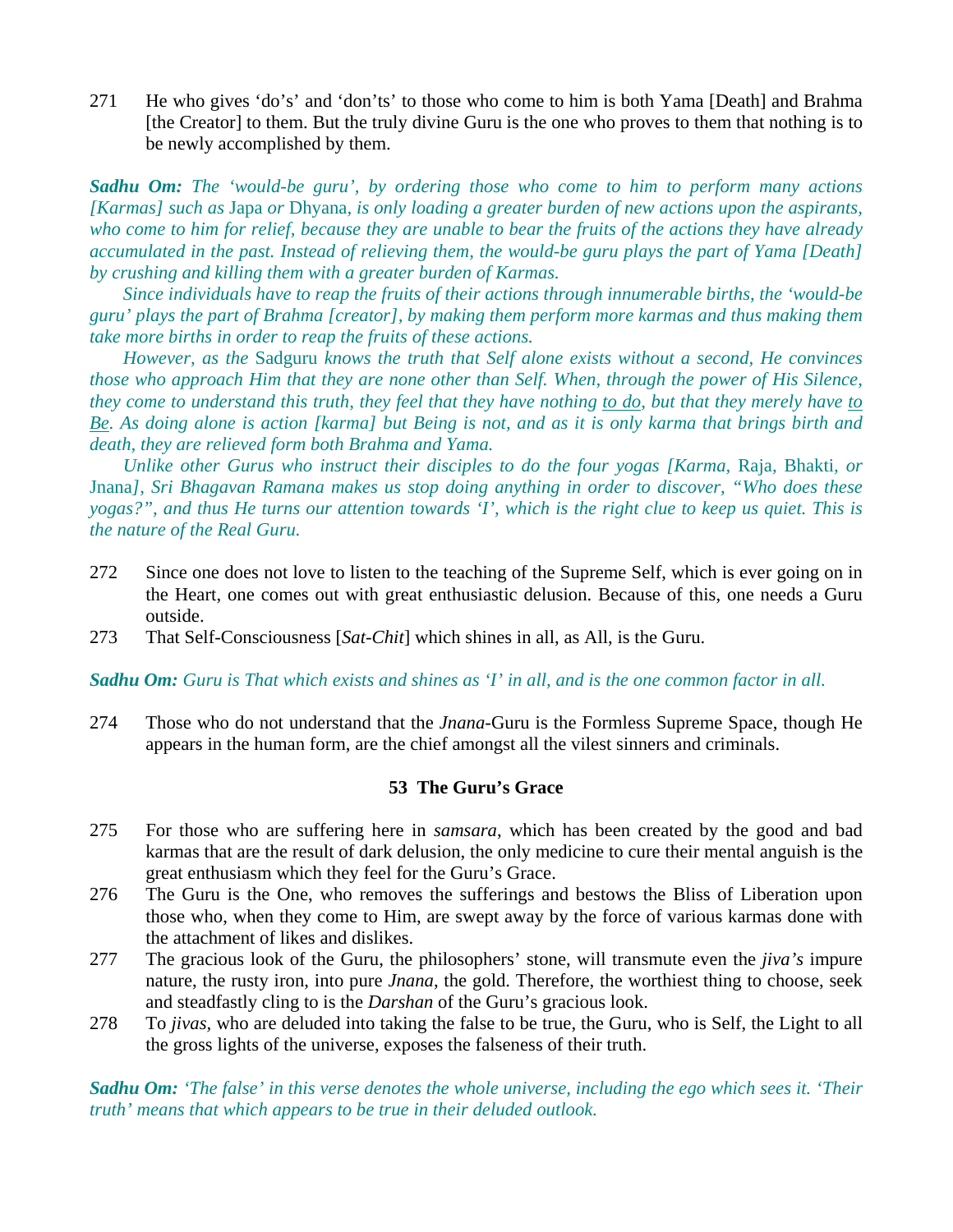*The gross lights of the universe [the sun, moon, fire etc.] are seen by the eyes, the eyes are known by the mind, and the mind borrows light from Self; therefore, the Guru who is Self is said to be the Light to all the gross lights of the universe. Refer also to* Ulladu Narpadu Anubandham *[*The Supplement to the Forty Verses*] verse 7.* 

279 The Supreme *Jnana*-guru, the motionless and subtlest Space of Grace, destroys "*Laghu*" – the worthless and wavering *jiva's* gross notion, 'I am the body' – and bestows upon him the true and perfect *Jnana*.

*Sadhu Om: The nouns and adjectives which are used in the Tamil original in this verse, clearly show that the Supreme* Jnana*-Guru is the extreme opposite of the worthless and wavering* jiva*; the word "Guru" has the meaning of greatness and heaviness, whereas the word "*lagu*", which is used twice, has the meaning of worthlessness and lightness.* 

280 Guru, the Lord of *Jnana*, who is the power of the unlimited greatness of Self, is the Supreme Silence which completely defeats the worthless arguments of those who are stained with the delusion of worldly desires.

*Sadhu Om: If one is defeated by the skill of one's opponents sharp intellect, the defeat is only temporary, since one continues to feel anger and enmity towards him. However, when the arguments of worldly people are defeated by the* Jnana*-guru's Supreme Silence their minds are overwhelmed with Knowledge and Bliss, and so, forgetting their enmity, they feel great love for the Guru; thus, the victory won by Silence is eternal.* 

281 Without killing the body, but by killing, with the glance of His eyes, the ego which poses as if it were really existing, the Guru in no time exposes the entire fiction [from the body to the whole universe] as non-existent, and reveals the shining of the one Supreme Self as the only real existence.

*Sadhu Om: Just as the bright sunlight exposes the non-existence of the snake, which appeared on a rope in the dim twilight, so the Light of the Guru's clear Self-Knowledge exposes the non-existence of the entire universe, which appeared in the dim light of the <i>jiva's mind.* 

 *When a river merges into the ocean, all its attributes, such as its speed, current and shape, are*  destroyed, yet not one drop of its substance, the water, is lost. Similarly, when a jiva, "I am so-and*so", meets the glance of the Guru's eyes, all his attributes, such as "so-and-so", are destroyed, yet his substance, the Self-Consciousness [*Sat-Chit*] "I am", shines unaffected and alone; therefore it is said that the Guru "kills without killing".* 

282 It is impossible to see the Divine Dance of Self-Knowledge [the *Sphurana*, "I-I"] in the Heart, until the dance of the rebellious mind is destroyed by the Divine Power of the Sword of *Mei-Jnana* [Right-Knowledge], wielded by the great hero, the *Sadguru*, who has already beheaded the ghost, [His own] mind.

*Sadhu Om: Shiva is said to be dancing in the '*smasana*' [burial ground] but it is impossible to see His Divine Dance until the dance of the many restless ghosts, who are also dancing there, is stopped. Similarly, we are told in this verse that it is impossible to see the Divine Dance of the Sphurana, "I-I" [which is the true significance of the Dance of Nataraja in Chidabaram], until the rebellious mindghost, which dances as 'I', is beheaded by the Grace of the* Sadguru*, who has destroyed His own mind.*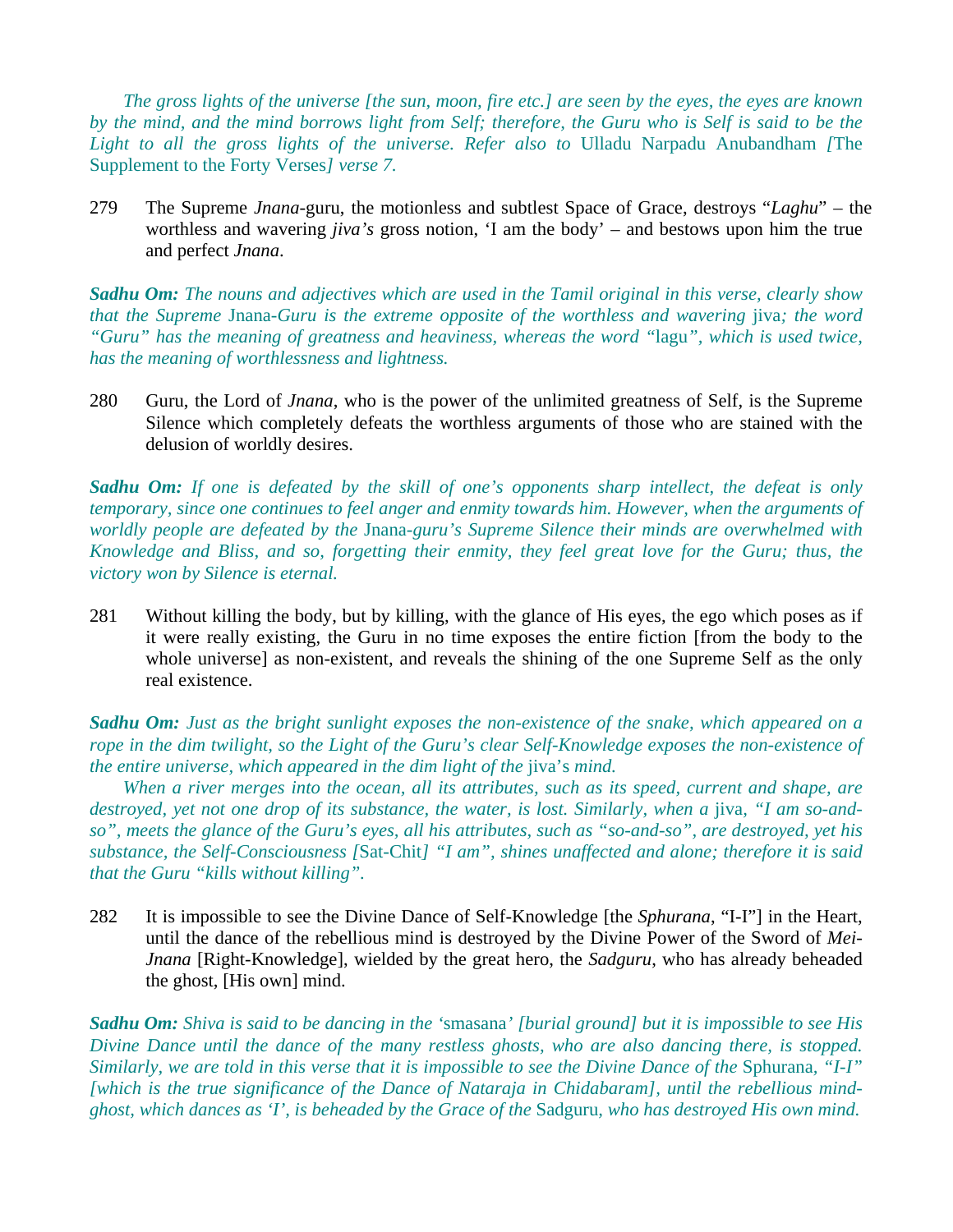283 Just as the sight of a lion appearing in its dream will awaken an elephant from sleep, so also the *Darshan* of the *Sadguru* will awaken the disciple from the dream of this present waking state, which is merely an illusion, into the state of *Jnana*.

*Sadhu Om: The present waking state is itself an illusory dream; just as a dream can only exist by depending upon the background of sleep [i.e., the loss of waking body-consciousness], so this present dream, our so-called waking state, can only exist by depending upon the background of the sleep of our Self-forgetfulness [i.e., the apparent loss of our natural pure Self-Consciousness].* 

 *This ignorance [i.e., our Self-forgetfulness] is a much prolonged sleep, in which innumerable dreams [i.e., our many lives] take place; refer to* Ekatma Panchakam *[The Five Verses on the Oneness* of Self*] verse 1, in which Sri Bhagavan expresses this idea.* 

 *What is destroyed by the* Sadguru *is not only the drama of our present waking state, but also the much-prolonged sleep of Self-forgetfulness, which is the background of all these dreams, our many births and deaths.* 

 *Just as the lion seen by the elephant in its dream is false, yet its awakening is true, so the name and form of the* Sadguru *is false [from an absolute viewpoint], yet the Awakening [i.e., the Dawn of Self-Knowledge] caused by Him is very Real. After the elephant wakes up from his dream, he will know that the lion seen by him was not real, and similarly, after the Dawn of Self-Knowledge, it will be known that even the name and form of the* Sadguru *is not real [i.e., the notion that the* Sadguru *is other than Self, 'I', will be known to be false].* 

284 Just as a deer caught in the jaws of a tiger [cannot escape], so those who are caught by the glance of the *Sadguru's* Grace will never be abandoned, but, having their ego and *vasanas* completely destroyed, they will realize the non-dual Truth.

*Michael James: This well-known simile, which was first used by Sri Bhagavan in* Who am I?*, is worth pondering over carefully. A deer caught in the jaws of a tiger would generally be considered to be an object of pity, since it will surely be killed, yet Sri Bhagavan uses this as a simile to console devotees and to assure them that they can never escape from the* Sadguru*, and will surely be saved by Him. The significance of this simile is made slightly clearer in this verse then in* Who am I?*, as it is said here that the* Sadguru *will completely destroy the ego and* vasanas *of His devotees, thus implying that He is the mighty Tiger who will consume the ego, the root of all misery. So, by means of this peculiar simile, Sri Bhagavan is once more stressing that the only true Salvation is the complete annihilation of the ego or individuality; hence, 'to be destroyed' is 'to be saved'!* 

285 The disciple's mind which has soaked in the Light of *Jnana* – the Feet of the *Sadguru* – which is abundant like [the light of] the sun, can never be imprinted by the three-fold differences, which appear to exist, as if real, in Self, the Pure Consciousness.

*Sadhu Om: The "three-fold differences" include the triads [e.g. the seer, seen, and seeing], the three states [waking, dream, and deep sleep], the three* gunas *[*sattva*,* rajas *and* tamas*], etc.* 

 *Once a photographic film has been exposed to the sunlight, it loses forever its ability to receive the impression of any image. Similarly, once the mind of a disciple has been exposed to the Light of the*  Jnana*-Guru's Grace, it can never be deluded by worldly desires, etc. Refer also to* Sri Arunachala Ashtakam*, verse 5.* 

*Michael James: There are two possible versions of the next verse:*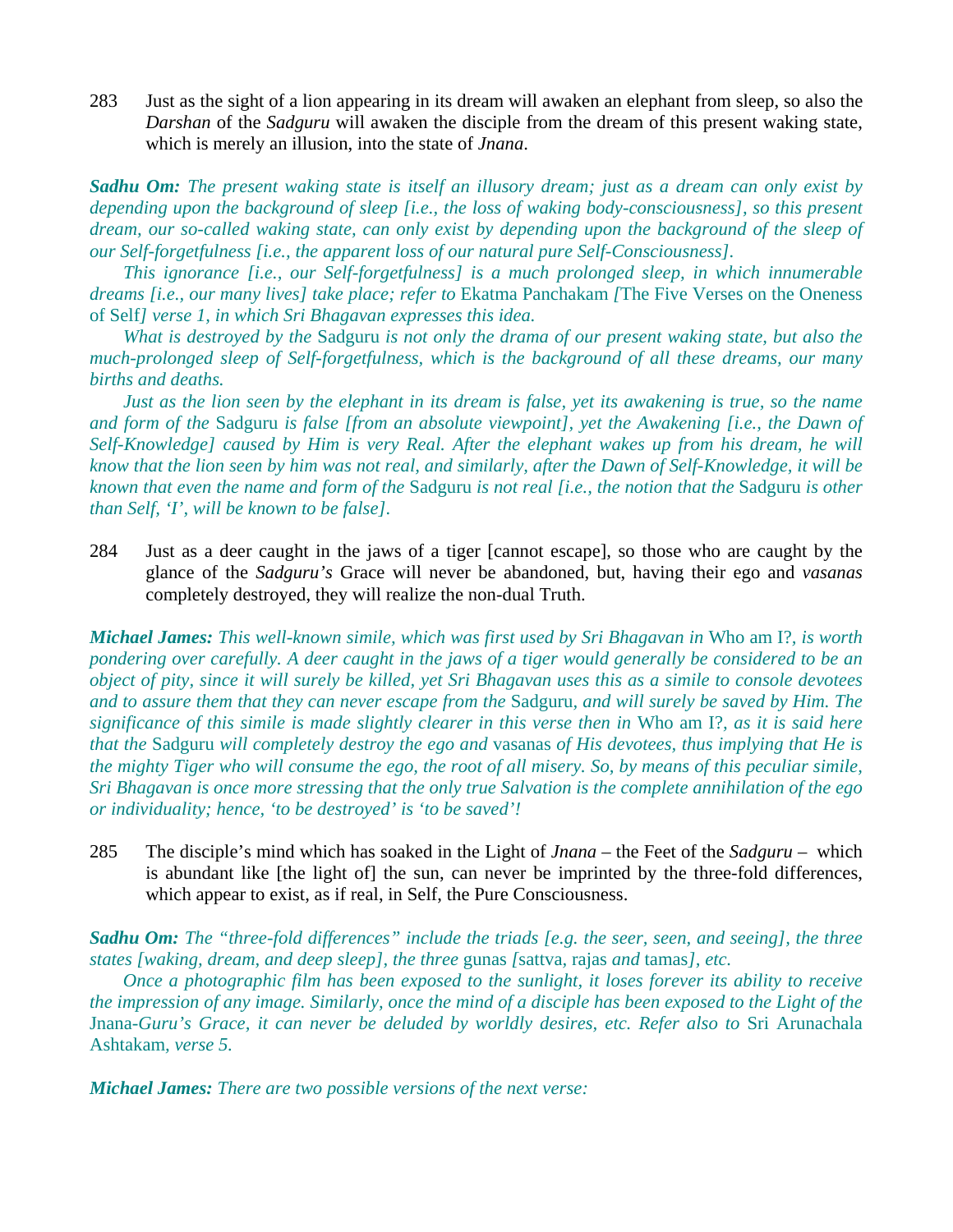- 286a Of what use are spoken words when the eyes of the *Sadguru* who bestows *Jnana* through His Silence, and who reveals the Light of Self which finally survives – and the eyes of the disciple meet?
- 286b Of what use are spoken words when the eyes of the *Sadguru* who bestows *Jnana* through His Silence - and the eyes of the disciple meet, since that [meeting of their eyes] will itself reveal the Light of Self which finally survives?

*Michael James: The last two lines of this verse are taken from verse 1100 of* Tirukkural*. The phrase 'who bestows* jnana *through his silence' may also be translated as 'who silently bestows* jnana*,' or 'who bestows silence,* jnana*'.* 

287 Perfect *Jnanis* have always and will always say, "By the mere Grace of the *Sadguru*, the True Thing – the final *Brahma-Jnana*, which shines in the pure Silence, the rarely attainable Vedanta – will dawn of its own accord in the heart as 'I-I'."

## **54 Some Assurances**

288 Thinking in the proper manner of the Guru's Grace, which is beyond expression, and Being Still, remaining unattached to the false [world] appearance in front of us, is alone Blissful.

*Sadhu Om: Sri Bhagavan often used to say "Grace is Self, which shines in everyone as 'I-I'." Therefore, "thinking in the proper manner of the Guru's Grace" is nothing but attending uninterruptedly to Self. In order to show that this Self-attention is nothing but avoiding second and third person attention, it is described here as "remaining unattached to the false world-appearance in front of us". Remaining in Self-attention by "Being Still" is neither a state of laziness, nor is it remaining like a stone in* kashta-samadhi *or* laya*; it is the state of making an uninterrupted effort towards Self-attention. When this state is understood and experienced as our own Natural State, then Self-attention becomes effortless, and that is* Sahaja Samadhi*.* 

289 Destroy the stealthy ego, which is the thought "I am the body", either by enquiring "Who am I?", or by melting into nothing by always thinking with love of God's feet. That which will then remain is the Light of *Jnana*.

*Sadhu Om: This verse clearly shows that the ego can be destroyed only by Self-enquiry or selfsurrender. One should destroy the ego by whichever of these two means appeals to one as better and more suitable. Anyhow, the destruction of the ego is alone recommended as being essential.* 

- 290 *Shanti* [i.e., Peace or Bliss], which is loved by everyone, cannot at all be attained by anyone, at any place, at any time, or by any means, unless the mind is subdued by the Grace of the *Sadguru.* Therefore, turn towards His Grace with one-pointed devotion.
- 291 If one wants to be saved, one is given the following true and essential advice: just as the tortoise draws all its five limbs within its shell, so one should draw the five senses within and turn one's mind Selfward. This alone is happiness.

*Michael James: The last sentence may also mean, 'This alone is the happy conclusion.'* 

*Sadhu Om: This important advice, to withdraw the mind from the five senses and to turn it Selfward, is not given to one and all; it is given only for the benefit of those who wish to save themselves, and not for those who are still vainly hoping to save the world. Such people, who want to save the world, will*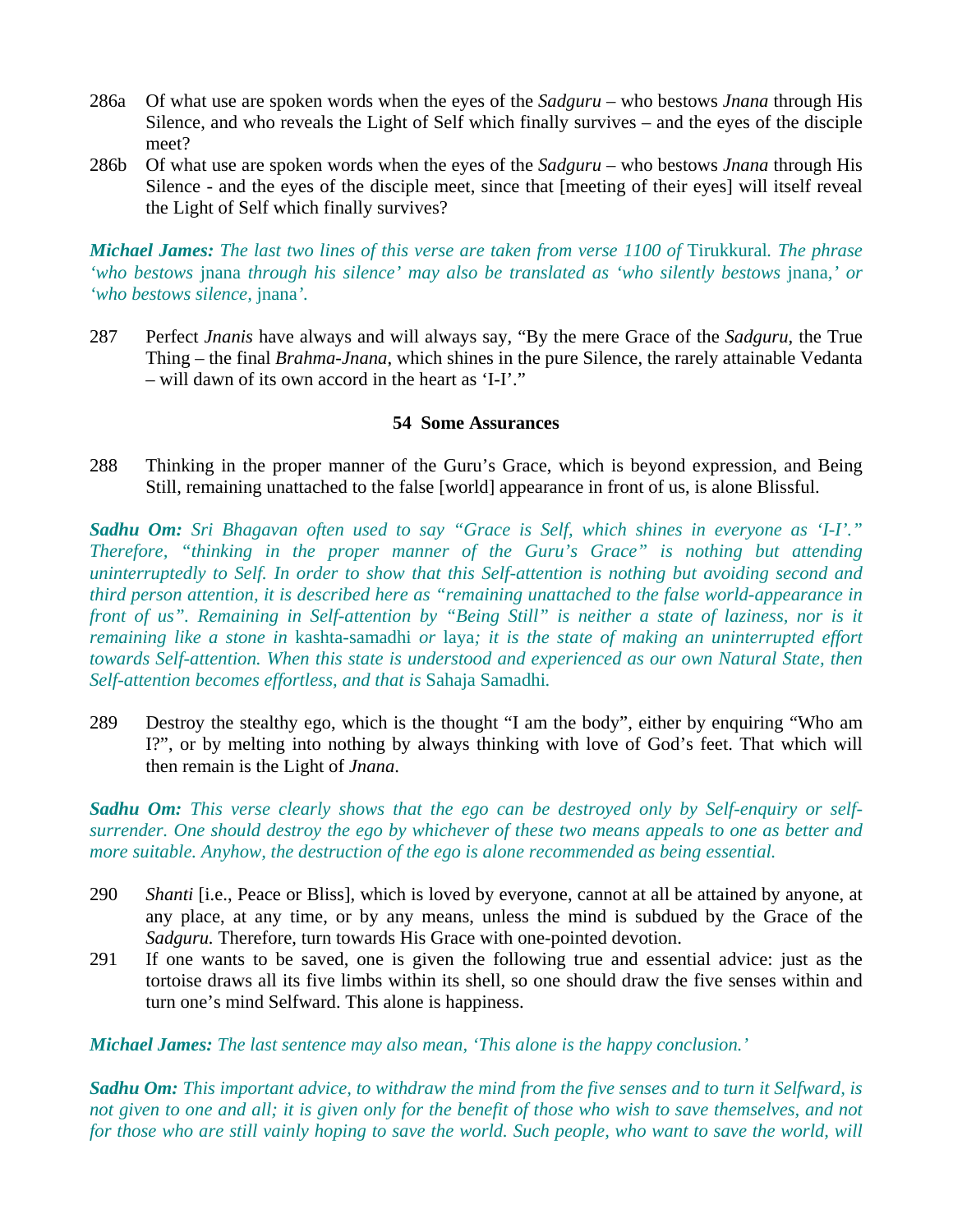*find no taste for Self-attention, and thus they are not yet fit even to save themselves, let alone to save the world; unless one has first learnt to swim, it is vain and futile to jump into the water to save others.* 

- 292 Be assured that That which ever shines [for all] is certainly the true Existence of Self, "I am". When the True God is thus realised as one's own Self, without doubt or misconception, the Supreme Bliss will brim over.
- 293 Having known for certain that everything which is seen, without the least exception, is merely a dream, and that it [the seen] does not exist without the seer, turn only towards Self – *Sat-Chit-Ananda* – without attending to the world of names and forms, which is only a mental conception.

*Sadhu Om: When it is said "… the seen does not exist without the seer… ", we should remember that the seer is also an unreal dream, like the seen.* 

 *The instruction: "… turn only towards Self –* Sat-Chit-Ananda *– without attending to the world of names and forms… ", should remind us that* Brahman *has five aspects,* Sat*,* Chit*,* Ananda*, name and form, of which* Sat*,* Chit *and* Ananda *are real, and name and form are unreal; if instead of attending to the unreal names and forms of the world, we attend to* Sat-Chit-Ananda *[i.e., Self], then the world will be known as* Sat-Chit-Ananda*, and not as names and forms.* 

- 294 Attention to one's own Self, which is ever shining as 'I', the one undivided and pure Reality, is the only raft with which the *jiva*, who is deluded by thinking "I am the body", can cross the ocean of unending births.
- 295 The false delusion of the *jiva* can never be lost, unless Self the pure *Sat-Chit*, which is the one Reality ever shining within, without a second – is realised.
- 296 Having annihilated the delusive mind which always dwells upon worldly things, having killed the restless ego, and having completely erased the worldly *vasanas*, shine as Shiva, the pure Consciousness Itself.

#### *Michael James: The ego is called restless because it is always rising, setting or wandering.*

- 297 Do not wander outside, eating the scorching sand of worldly pleasures, which are non-Self; come home to the Heart where Peace is shining as a vast, everlasting, cool shade, and enjoy the feast of the Bliss of Self.
- 298 O aspirant, having come to the Lord's feet for refuge, with great devotion and with a spirit of self-surrender, give up completely the desire for occult powers and *siddhis*, and aim only to attain and enjoy the Bliss of Liberation, which is Itself *Sada-Shivam* [the Supreme Lord].

*Sadhu Om: This verse is a warning not only for those who desire to acquire* siddhis*, but also for those aspirants who desire to use the* siddhis *which they have acquired according to their* prarabdha*. Women, wealth and fame are the only things that can be gained by occult powers and* siddhis*, so, by advising us not to desire these powers, Sri Bhagavan is indirectly advising us to give up these threefold desires.* 

 *From this verse,* we learn that Shiva and Liberation are one and the same; in Atma-Vidya *[*The Song of Self-Knowledge*], verse 5, Sri Bhagavan also uses the Name "Annamalai" to denote Self, so we should understand that in many places where words such as Hara, Shiva, Shiva's Feet, the Guru's Feet, etc., are used in this work, they denote Self and not a personal God. Refer also to verse 1101.*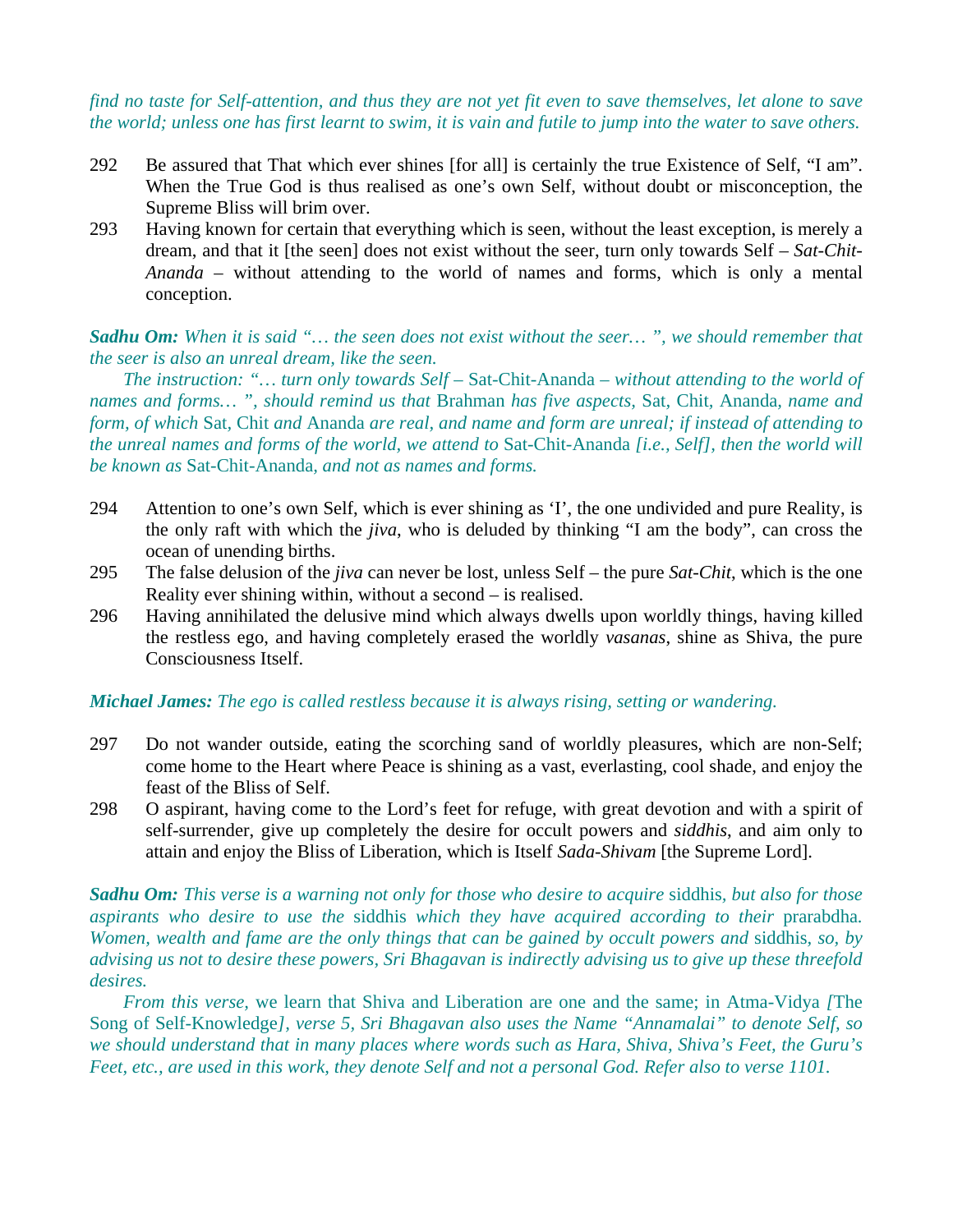- 299 Having come under the sway of Grace, ever revel in the dense, blazing Mass of Supreme Knowledge, the Feet of Lord Hara, the indestructible Reality, without yielding to the mental activities of thinking and forgetting.
- 300 Man, the deluded ego-mind, cannot be freed from confusion and fear [of birth and death], unless he subdues himself by taking refuge under the protection of Grace; for, [by any other means], the force of past karmas [i.e., *vasanas*] is unconquerable.

## **55 The Guru's** *Uchishtam*

*Michael James: When food is offered to the Guru, if the remaining portion is given to the disciple, it is considered to be very sacred, and a sign of the Guru's Blessings and Grace; this remaining portion of food is known as '*uchishtam*'.* 

- 301 The *uchishtam* given by the Guru to the disciple is the enlightening words of instruction, coming from His own Self-Realization; the right manner of partaking of His *uchishtam* is for the disciple to silently abide in Self, as soon as he hears them.
- 302 After offering the ego the attachment to the body as 'I' as food to the Supreme Whole the Silent Guru – the attainment, by the disciple, of Self, which remains shining in the heart is the eating of the Guru's *uchishtam*.

*Sadhu Om: The feeling 'I am so-and-so' is the ego, but when this is surrendered or offered to the Guru, only the portion 'so-and-so' [i.e., the attachment to the body] is removed. What then remains is only* Sat-Chit*, 'I am', which can never be either offered or taken. This 'I am' is Self, which is described here as That "which remains shining in the Heart".* 

303 It is said [by Sages] that the mere life on earth of a great *jnani*, who ever revels in *Sat* [i.e., Self], is itself the supremely pure *uchishtam* of God, which will remove all the sins of the world.

**Sadhu Om:** The emphasis in this verse is that even the words, teachings and writings of a Jnani are not *necessary, since His mere existence on earth is itself enough to remove all the sins of the world.* 

# **56 Guru** *Puja* **(Worshipping the Guru)**

304 The habit by disciples of worshipping their Guru, who has taken them as His own, is, if pondered over, only observed as an outward formality, just like a wife's habit of outwardly observing proper reverence towards her husband while in company.

*Michael James: In India it is the custom for a housewife to pay formal reverence to her husband by many actions such as always sitting at a lower level than him. In truth however, both of them know that these actions are mere formalities, and that, since they are one in life, she is not really menial or inferior to him. In the same way, even the Self-realised disciple will observe the formalities of outward reverence towards his Guru, even though both of them know that they are, in truth, one in Jnana.* 

305 For those who ever think of and cling to the Feet of the *Sadguru*, who is the blazing flame of pure *Jnana*, through the Grace obtained by such Guru-*bhakti*, their minds will become clear and they will achieve *Mei-Jnana* [i.e., the true Knowledge].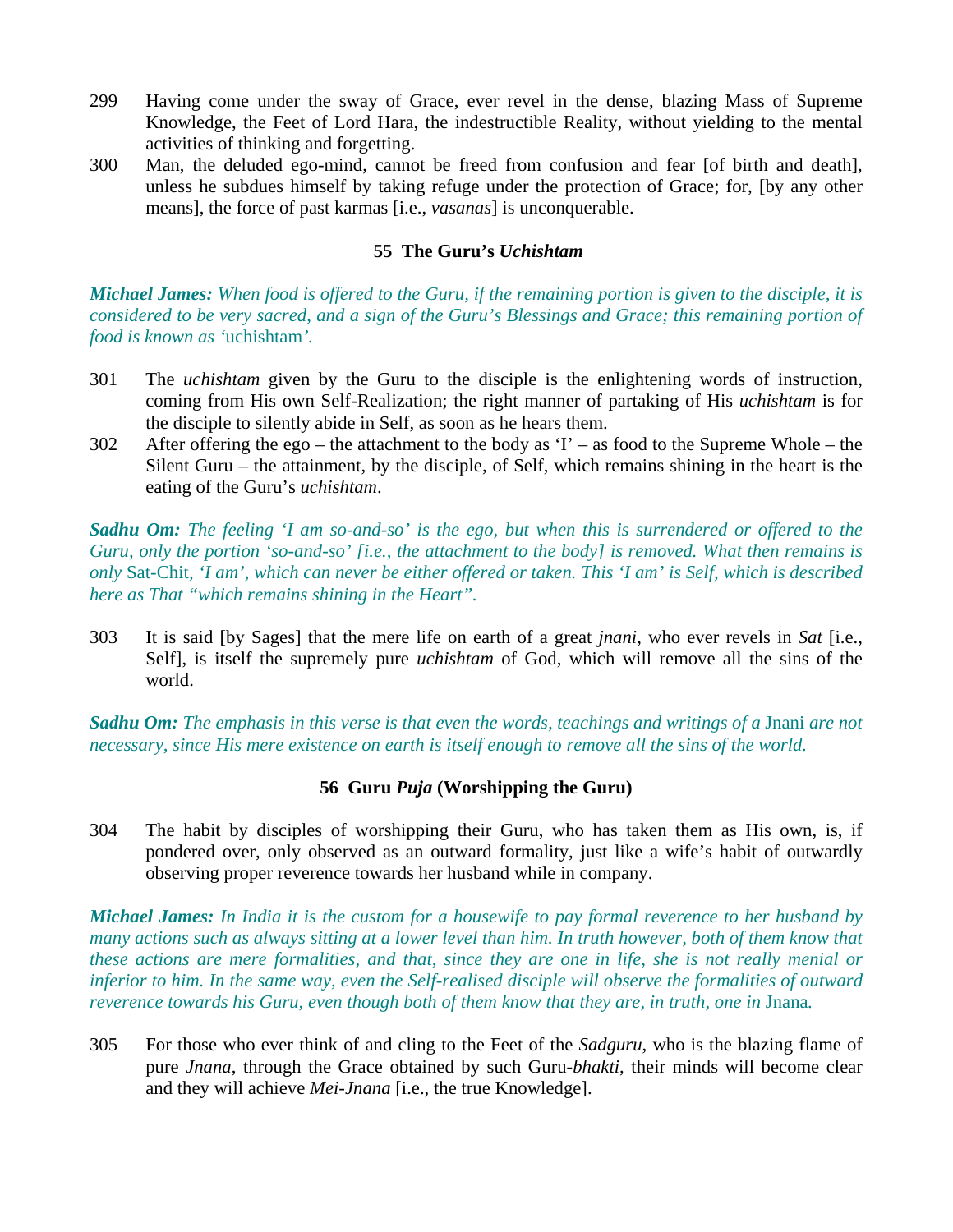- 306 In those who are fortunate enough to surrender to the Feet of their *Sadguru*, *Para-Bhakti* [i.e., the Supreme Love] will grow. Such *Para-Bhakti* will itself grow into *Mei-Jnana*, which will completely burn away all other unworthy desires.
- 307 When Sri Krishna, the Ocean of Grace having Arjuna between Himself and us tells us "Know for certain that I will release you from the bondage of the two kinds of karmas if you reach me", He is advising us to reach Self.

## *Michael James: "… having Arjuna between Himself and us…" means that Krishna is giving all of us instructions through Arjuna, just as an orator talks to a microphone, although he is truly addressing his speech to his audience.*

 *The two kinds of karmas are* punya *karmas (*meritorious actions*) and* papa *karmas (demeritorious actions).* 

- 308 Worship of [i.e. surrender to] the Feet of the Guru, with Guru-*bhakti*, is the real mantra, which will destroy all the rising *vasanas* and bestow *Jnana*, in which there will be no fear of *Maya's* delusion. Thus should you know.
- 309 Though one performs all kinds of worship to the Guru, who is none other than the Supreme Shiva walking on earth, losing 'I', the ego, and merging into [i.e. uniting with] Him, the Lord of one's soul, is the best of [the modes of] worship.

*Sadhu Om: All other ways of worshipping the Guru involve the use of body, speech or mind, and therefore, - unlike the merging of the ego into Self [i.e.* Jiva-Brahma-Aikya*] – they are such that they cannot be performed always and without a break. Hence,* Jiva-Brahma-Aikya *is the best way of worshipping the Guru. Refer also to* Upadesa Undiyar *verse 30: "Knowing THAT which survives the annihilation of 'I' is alone the true* Tapas*!… "* 

- 310 The great delusion caused by the ignorant ego creates the sense of separateness, which conceives the differences such as Guru-disciple, Shiva-*jiva*, etc. One's attainment of the State of Silence, where such a sense of separateness never rises, is the meaningful *Namaskaram* [i.e. obeisance], which one should make towards one's Guru.
- 311 Having destroyed the dualistic sense 'I am the disciple' by the great Fire of the Teachings of the *Jnana*-Guru, the Lord, the shining of the State of Supreme Silence, devoid of all *vasanas*, is the true way of worshipping the *Sadguru*. Thus should you know.
- 312 By being well established in the Supreme Knowledge [*Guru-Bodham*] which is a perfect experience, attained by means of the inward enquiry "Who is this 'I' which is adopted [through ignorance]?" – the fictitious sense 'I am the disciple' [*sishya-bodham*] is completely annihilated. This is the right worship of the *Sadguru* to be performed by a worthy disciple.

*Michael James: "a perfect experience" means one which is complete, continuous and without doubts.* 

*Sadhu Om: The sense 'I am a* jiva *is called* jiva-bodham*, and its destruction is generally known as Shiva-*Bodham*. Similarly, the destruction of the* sishya-bodham *[the sense 'I am a disciple'] is called, in this and other verses, Guru-*Bodham*. Thus Guru-*Bodham *simply means Atma-Jnana, the State of Self-Knowledge.* 

 *In this state, both the individual sense of the first person, 'I am so-and-so', and the sense of otherness [second and third persons such as the Guru] are not experienced. Hence the sense 'I am the disciple' has no real existence, and thus, in this verse, it is called fictitious.*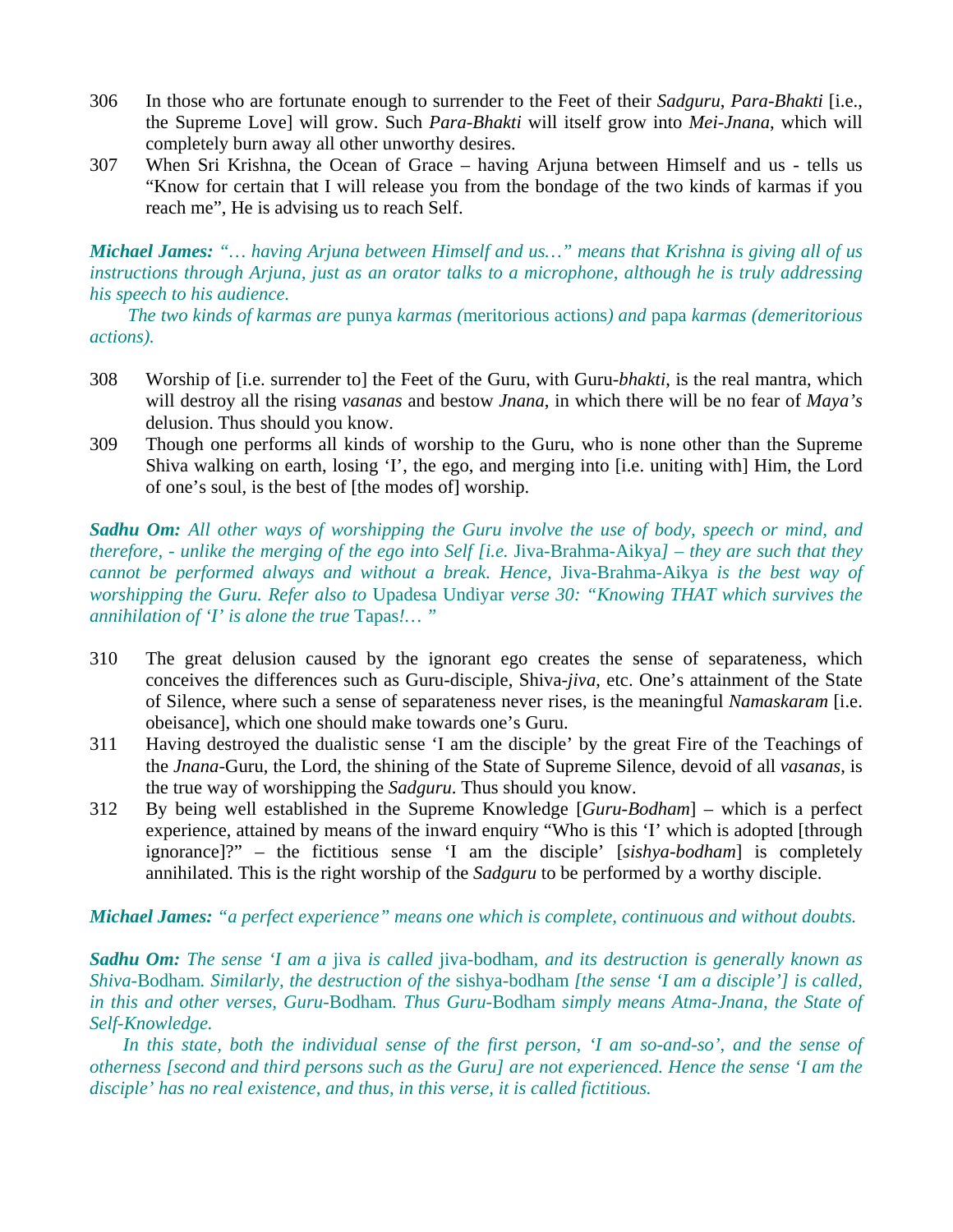- 313 Since That which has come in the Form of the *Sadguru* is nothing but the all-pervading like the sun-light – vast Space of Supreme *Jnana*, the noble attitude of giving no room [in that vast Space] to the rising of the individual mind ['I'] is the worthy worship to be performed to the *Sadguru*. Thus should you know.
- 314 For a worthy disciple, the proper worship of the Guru is having the firm outlook of *Jnana*-Guru-*Bodham*, through which the disciple sees the whole universe – which is nothing but the forms of 'I' and 'this', each bound by desire towards the other – as the Form of his Guru. Thus should you know.

*Michael James: 'I' and 'this' means the seer and the seen. For the meaning of* Jnana*-Guru-*Bodham*, refer to the note for verse 312.* 

- 315 The dissolving of the ice the ego, 'I am the body' in the ocean of Guru-*Bodham*, which shines as the one blissful Self, is the right worship of the Guru. Thus should you know.
- 316 Naturally never giving room to the ego's sinful outlook which divides the unbroken, single, all-pervading nature of the Guru into many – is the best worship of the Guru, who ever shines unobstructed.

# *Michael James: This verse clearly teaches us the true nature of the Guru; He is not the limited human form, He is the unbroken, single, all-pervading Consciousness.*

 *The ego's outlook is said to be sinful because of the great sin which it commits by dividing and seeing the one real* Sat-Chit-Ananda *as many unreal names and forms of the universe.* 

317 After surrendering one's body [wealth and soul] to the *Sadguru*, the avoidance of the crime of *dattapahara* – [that is] again mistaking the body, etc. as 'I' and 'mine' – is the pure worship of the *Sadguru.* Thus should you know.

## *Sadhu Om:* Dattapahara *is the crime of taking back what has already been given.*

 *So long as a disciple feels 'I am the body' and 'this is my body', he cannot be considered to be one who has surrendered himself to the Guru. Instead, he should be considered to be one who has stolen the things which he has already given to another. In short, annihilation of the ego is the complete selfsurrender, and that alone is the right Guru-*puja *[worship of the Guru].* 

318 The subsidence of the mind's mischief – of leaving the Feet of the *Sadguru*, who has taken one as His own by once subduing the three-fold fire, and of straying away into the fiery desert of sense-pleasures – and its merging [into Self], is the worthy worship to be performed to the Lotus-Feet of the Guru.

*Michael James: 'The three-fold fire' is the three kinds of desire namely for women, wealth and fame. When a ripe soul first meets his* Sadguru*, he at once feels, even without any effort on his part, a great peace in his heart and the removal of all worldly desires; this is due to the power of the Grace which prevails in the* Sadguru's *presence. This experience is the right sign by which one can know that the* Sadguru *has taken one as His own. This feeling of peace may either remain in one permanently or temporarily, according to the degree of one's maturity, but whichever is the case, there is no doubt that this is the sign that one has been brought under the protection of the Guru's Grace. In the hearts of the less mature souls, the desirelessness and peace, which have once been induced by the Guru's Grace, will seem to fade away after a while, and his mind will seem to desire worldly things (refer to*  Maharshi's Gospel *Book I, chapter 3, p. 18), but the disciple need not get disheartened, thinking that he has been abandoned by the Guru. Just as a deer can never escape once it has been caught in the*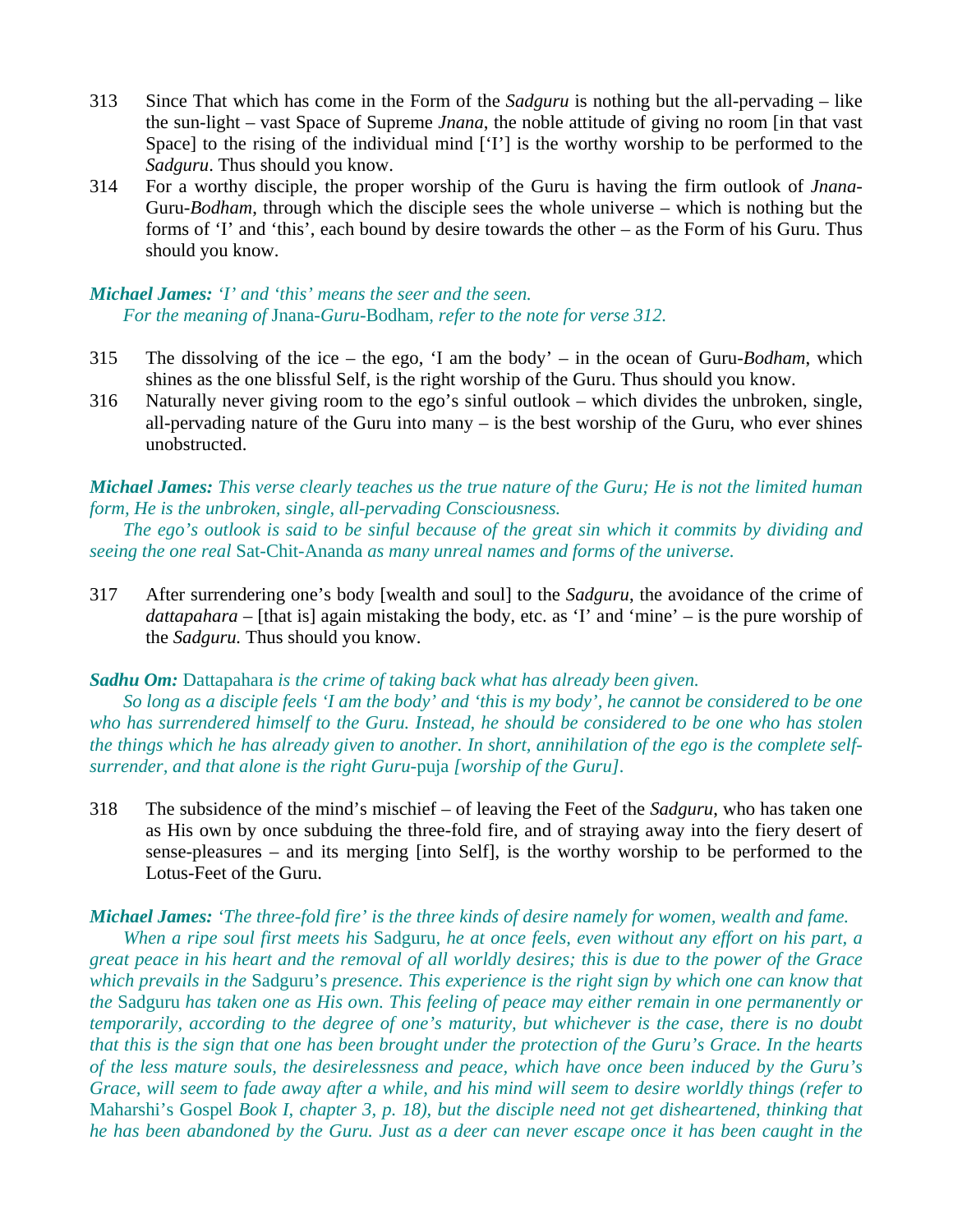*jaws of a tiger, so also, those who have been taken by the Guru as His own will never be abandoned, but will surely be saved. It is only as the result of Grace that all the hidden worldly vasanas in the disciple's heart are now churned and brought up to the surface of his mind, in order to be destroyed by the power of discrimination which is bestowed upon him by the Guru, because only then will he be able to understand that unbroken Peace is earned by one's own Self. In this way the Guru makes the peace as the disciple's own, because until it is thus found to be his own nature, the disciple cannot experience it permanently. Therefore, the less mature soul is warned that, though his three-fold desires are once subdued by the* Sadguru's *Grace, he should not stray away again into the fiery desert of sense-pleasures. This effort of his is described here as the worthy Guru-*puja*.* 

 *Refer also to* Who am I?, *where the same idea is expressed in the following words: "… those who are captured by the glance of the Guru's Grace will surely be saved and not abandoned. YET, ONE SHOULD FOLLOW WITHOUT FAIL THE PATH SHOWN BY THE GURU!"* 

319 One's merging into the Heart – through the enquiry into the nature of the ego, which is a delusion in the form of mind – is the right worship of the Lotus-Feet of the supreme *Mouna*-Guru, who is beyond the mind.

*Michael James: Since the Guru is nothing but the supreme* Mouna *(Silence) which is beyond the mind, any worship performed by the mind will not be fitting. By merging the mind into the Heart, Silence alone prevails, and that is the right medium through which He can be fittingly worshipped.* 

320 The right worship of the Lotus-Feet of the Guru, who shines as the vast Supreme Space, is the prevention of the rising and spreading of the dark cloud of the wrong outlook of the ego, who, though behaving as the body, pretends to be *Sat-Chit* [Existence-Consciousness – i.e. Self].

*Michael James: The wrong outlook of the ego, which is described here as a dark cloud, is to see a multiplicity of names and forms, which are all unreal. This dark cloud thus obscures the nameless and formless Reality, which is the true nature of the Guru, and hence the right Guru-*puja *is the prevention of the ego's rising.* 

### **57 The Greatness of the Guru**

- 321 Though one has shaken off all vices, secured all virtues, renounced all relatives, and observed all the austerities prescribed by the *Shastras*, can one reach Eternal Bliss unless one meets the *Jnana*-Guru? [No, one cannot!]
- 322 It is certainly impossible for one to attain and enjoy the Supreme Bliss of Liberation, the ultimate Gain, unless one receives the Grace of the *Sadguru*, who shines as the one Whole, which puts an end to the differences of [dyads and] triads.
- 323 The S*adguru* the one unlimited Whole, who pervades this and all other worlds, and all time and space, and who shines as 'I' within and as everything outside  $-$  is He who resides in the hearts of His intimate disciples as the Pillar of Light of Knowledge, the divine Lamp which needs no kindling.
- 324 By coming near to the *Sadguru* and by depending completely upon His Grace, with great Guru*bhakti*, one will have no misery in this world and will live like Indra.

*Michael James: Indra is the king of the* devas *and he has all the enjoyments of heaven at his feet.*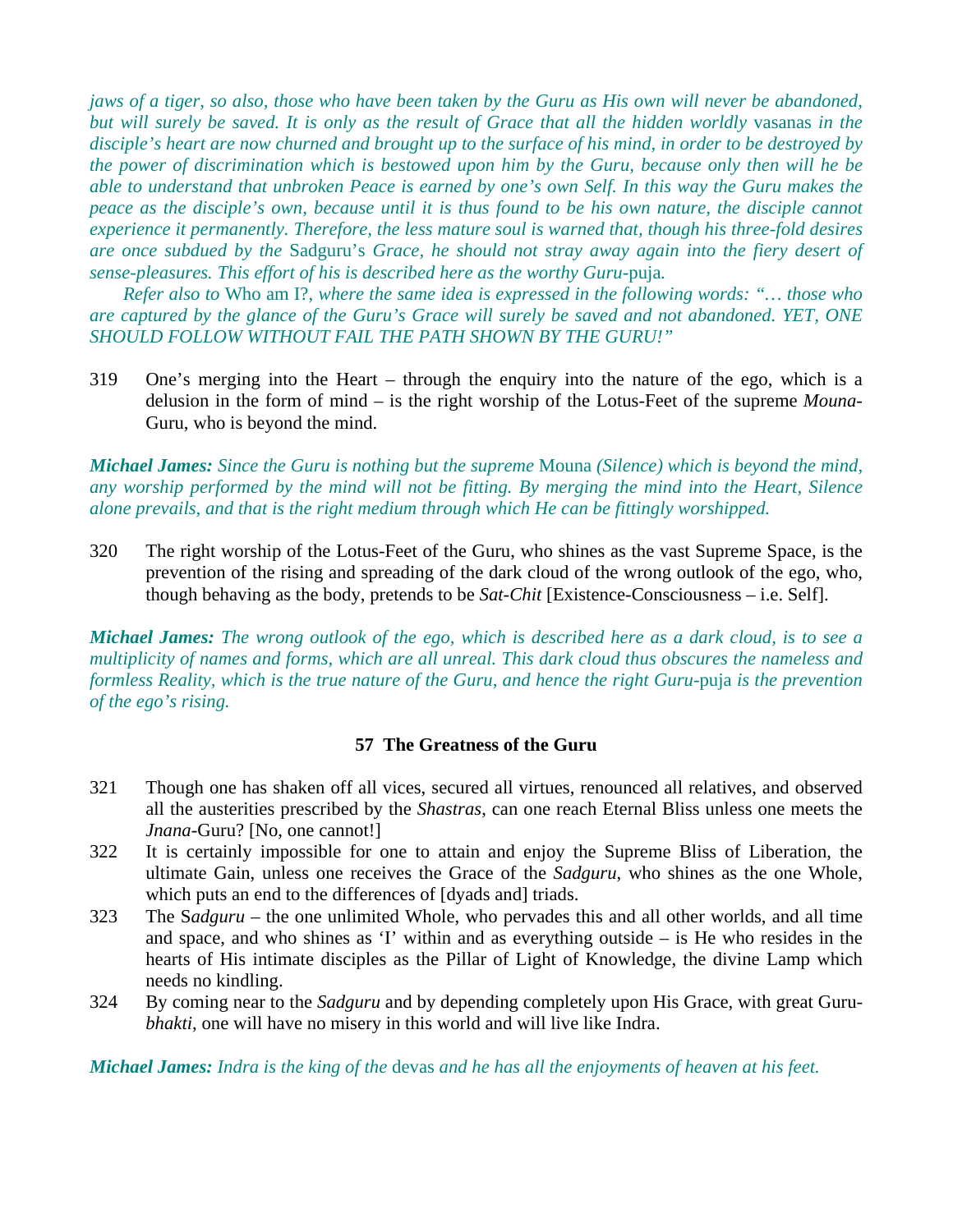- 325 Seated in the heart-throne of His beloved disciples, the Durbar of the *Sadguru* who has destroyed all the evils of the disciple – has a mountain-like grandeur. Those who have experienced It [through the loss of their individuality] cannot express It, and those who talked about It have never experienced It; this is the verdict of the *Vedas*, given by the real Devotees [i.e. *Jnanis*].
- 326 The grand, natural and sweet Self-abidance [*Sahaja-Atma-Nishta*] of the *Sadguru*, who is devoid of the ego-sense, is the mighty Sword which can cut deep and remove the heart-knot [*hridaya-granthi*] of His loving disciples.

*Sri Muruganar: This verse describes the power of the* Sadguru's *Self-abidance. Because outwardly He is sitting quietly, one should not come to the conclusion that He is not bestowing Grace upon one, since His natural Self-abidance is itself Grace. If one sits quietly before Him, this truth will reveal itself automatically.* 

327 Taking to Self-enquiry – as the result of a proper education and understanding – not straying away through the petty senses, and being firmly established in the Heart as the mere Self-Effulgence, is truly following the *Sadguru's Upadesa*.

### **58 Association with** *Sadhus*

328 Wise people will never associate with those who are vainly argumentative, and who, instead of inwardly subduing themselves through knowledge of the righteous way, munch their empty mouths, due to their lack of any worthy aim.

# *Michael James: "Those who munch their empty mouths" is a Tamil idiom which means those who talk much, but about worthless matters.*

- 329 Many are the evils that can befall one, if one associates with those mad people whose beautiful mouths alone chatter, but whose minds remain confused. The best association to have is only with those who dwell in the Supreme Silence, through having annihilated their minds.
- 330 O mind, immediately give up and cut your connection with those wicked people who go the wrong way, always arguing for the unjust; associate instead with *Jnanis*, who ever abide in the State of Peace, devoid of confusion.
- 331 Since all vices are born only out of the fictitious enthusiasm, which is caused by loss of Selfattention [*pramada*], the Blissful State of *Mei-Jnana* [True Knowledge], where the ego – which is that ignorant enthusiasm itself – is annihilated, is all the virtues.
- 332 Spotless *Jnanis* alone are truly virtuous; others [*ajnanis*] are base-natured. Therefore, to be saved, we should approach only those Virtuous Ones who ever abide in the Truth, by having got rid of the false worldly delusion.

## **59 The Greatness of the Devotees**

- 333 Beyond speech is the greatness of those who have earned the privilege of becoming a prey to the glance of Grace of the *Sadguru*, who has ripened as the Fruit – the Supreme Self – on account of the invincible achievement of Self-Knowledge.
- 334 Hiding His own Form, taking another form as a human being, Lord Shiva enters the group of His enlightened devotees, who have staunch devotion to Him, as if He were one among them, taking immense pleasure in their holy company.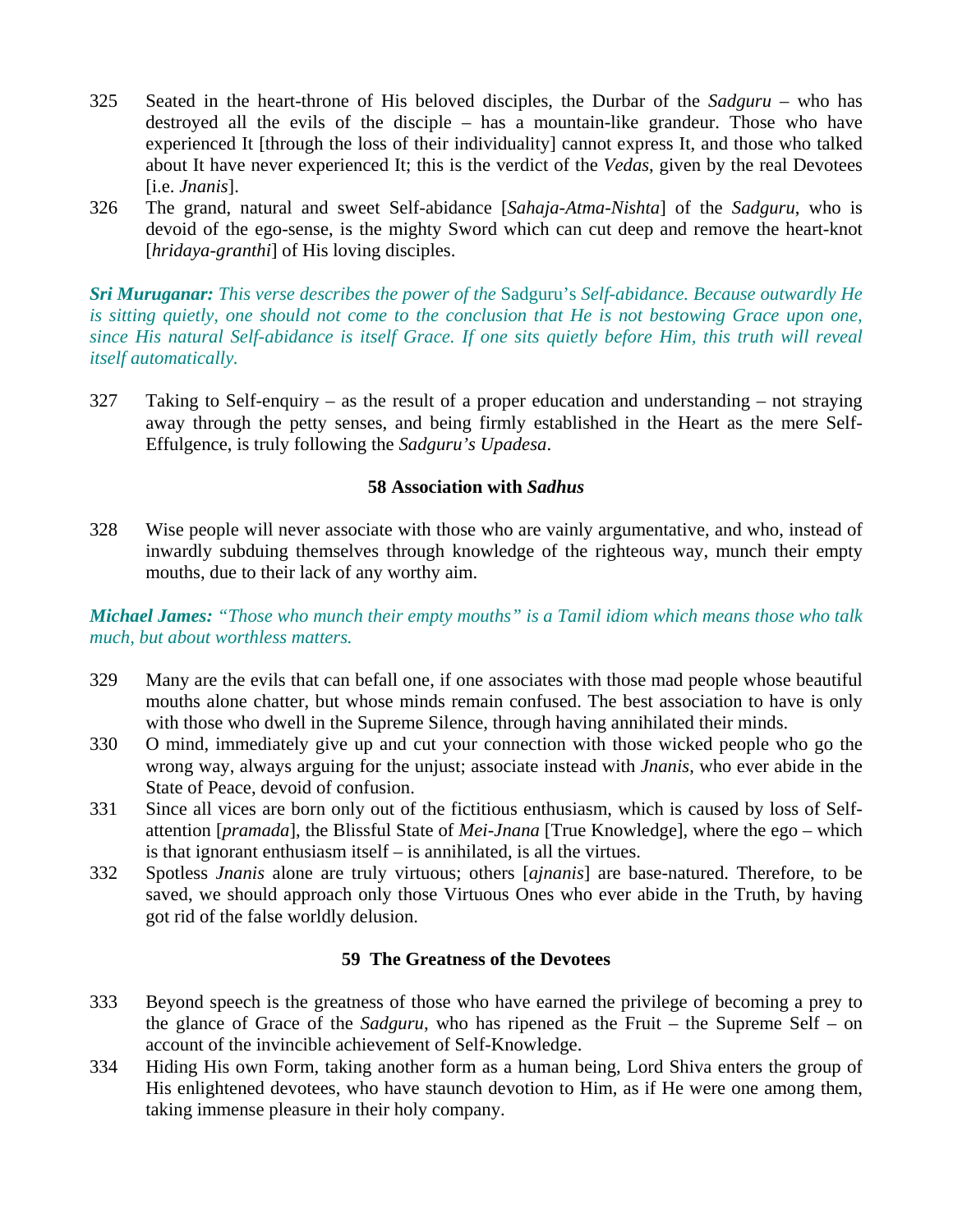#### *Sri Muruganar: Thus Sri Bhagavan indirectly tells us that the* Sadguru *is none but Shiva Himself.*

335 The greatness of Devotees cannot be limited. Devotees are greater than Brahma and Vishnu, who often serve the Devotees as if they were their slaves. It is only the greatness of Devotees that the *Vedas* proclaim.

#### **60** *Brahma Vidya*

- 336 Seers of the rarely seen Truth say, "*Brahma-Vidya*, which is worthwhile for the aspirant to learn, is to see [the truth of] the seer who sees the world, instead of seeing the world which is seen".
- 337 *Brahma Vidya* is nothing other than seeing That which remains when all these three the mirage-like world, the seer of that world, and the bright eye's seeing – are burnt without a trace.

*Michael James:* "All these three", which are referred to in this verse, are the triad (i.e. triputi), the *seen, the seer and the seeing.* 

# **61 The Truth In All Religions**

338 "Who am I?" – the scrutiny of the indispensable truth of one's own Self – is the sole lifecurrent passing through all the religions which have come to save us. Thus should you know.

*Michael James: The truth of one's own Self is said to be indispensable because all other things depend upon it, and without it they could neither shine nor exist.* 

339 Just as the string which is strung through every bead is only one and not many, so the Supreme Lord exists and shines as the one Light in every religion, and so He also exists and shines, not as another, but as the one Self ['I am'] in all the innumerable creatures.

*Sadhu Om: Refer also to* Sri Arunachala Ashtakam *verse 5.* 

- 340 Just as one flame appears to be many lights when it is lit in many lamps, so it is the one Self alone which appears to be many different individuals [*jivas*] when It is seen through many different attributes [*upadhis*].
- 341 If there were not, in each religion, at least one word which could reveal the transcendental Supreme Thing in the Heart, as clearly as a mountain on a plain, then all the researches and arguments found in the scriptures of that religion would become nothing but the hubbub of a cattle market.

*Sadhu Om: It is asserted in this verse that at least one word or saying [*Mahavakya*] which easily reveals the fact that Self is the Supreme Reality will be found in every true religion existing on earth. Some of those pointed out by Sri Bhagavan are:* 

*in Hinduism, "*Tat twam asi*", "*Aham Brahmasmi*", etc. in Islam, "*Ana'l Haqq*"; [see verse 962] in Judaism and Christianity, "*I AM THAT I AM*".* 

 *These words clearly show that God is the Reality of the first person, 'I'.*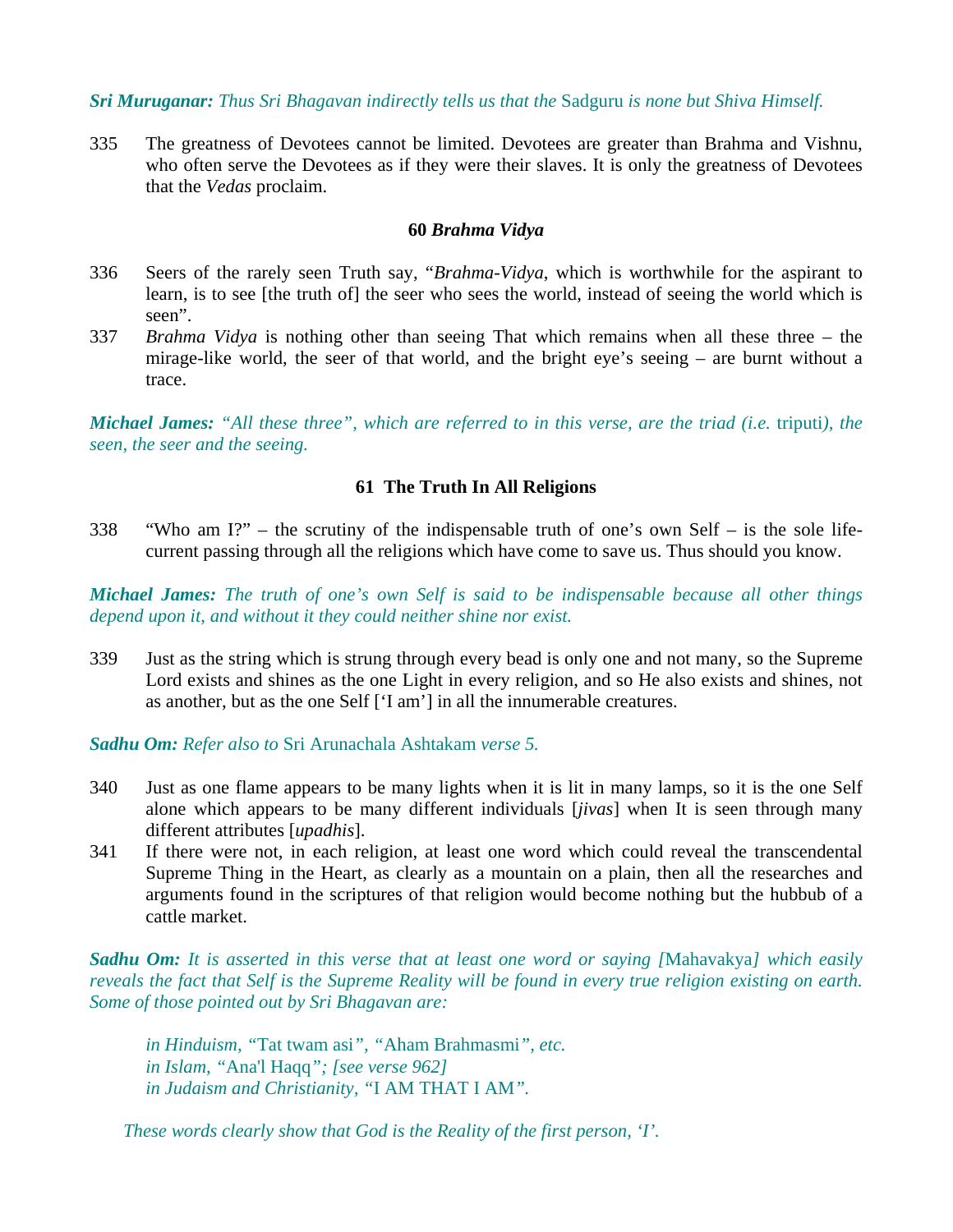342 Various religions teaching various principles have come into existence in order to suit the various levels of maturity of the minds of the people. Therefore it is wisest to have an outlook of equality upon these religions, which should be encouraged [and not condemned].

### **62 The Vision of Limitlessness**

343 For the one who has obtained the Eye of Self-Knowledge by diving deep within himself, there is no other thing to be seen or known. Why? Because, having lost the wrong knowledge that he is the body-form, he has rightly known himself to be the Formless.

*Sadhu Om: According to the maxim, "As the eye, so is the sight" [refer to* Ulladu Narpadu *verse 4], so long as we know ourself as the name and form of a body, we will see the world and God as names and forms, and hence they will also appear to be separate from us. But when we realise that we are not the*  body-form, then the world and God, which previously appeared as mere names and forms, will *disappear, and Self alone will shine as the Formless and Limitless One. For those who are in this State of Self-Knowledge, nothing will remain to be seen or known. Refer also to verse 54 of this work.* 

344 Those who have sought for God within the moving temple, this body, and seen Him here clearly and without any confusion, will certainly see Him shining even in the vast temple, this wondrous universe.

*Sadhu Om: The Tamil original also gives room for the last line of this verse to be interpreted as: "… will certainly see Him in the idols installed in all the temples which have been wonderfully constructed in this world."* 

345 For those who have known without delusion the truth of God – how He resides and shines within, as the Soul to the soul – even the presence of a worm, which is usually rejected by others, will shine as the beloved Presence of the Supreme Lord.

*Michael James: "The Soul to the soul" means Self (*Atman*), which is the Source and Life of the individual soul (*jiva*).* 

- 346 For those who shine as Self, which is Grace since their mind, which is the form of ignorance, has died – everything and every place will be found to be supremely Blissful in their divine view, which emerged as Self-Existence.
- 347 To those who see with their physical eyes, God appears to be a lustrous form; to the eyes of great yogis, He appears as their Heart-lotus; to the brahmins who perform *yajnas*, He appears as the fire of the *yajna*; but only to *Jnanis*, who have the Eye of Limitlessness, does He appear everywhere.

*Sadhu Om: Those who see God as a lustrous form, a heart-lotus, or a fire, are only seeing a mental image, and thus for them God is only visible in those particular limited places. But since the Jnani's mind, which was limited by time and space, has been destroyed, He alone attains the True Seeing of God, and hence He sees God everywhere. Thus it is stressed in this verse that only a Jnani is able to truly see everything as God, and that others can only try to imagine the existence of God in everything.*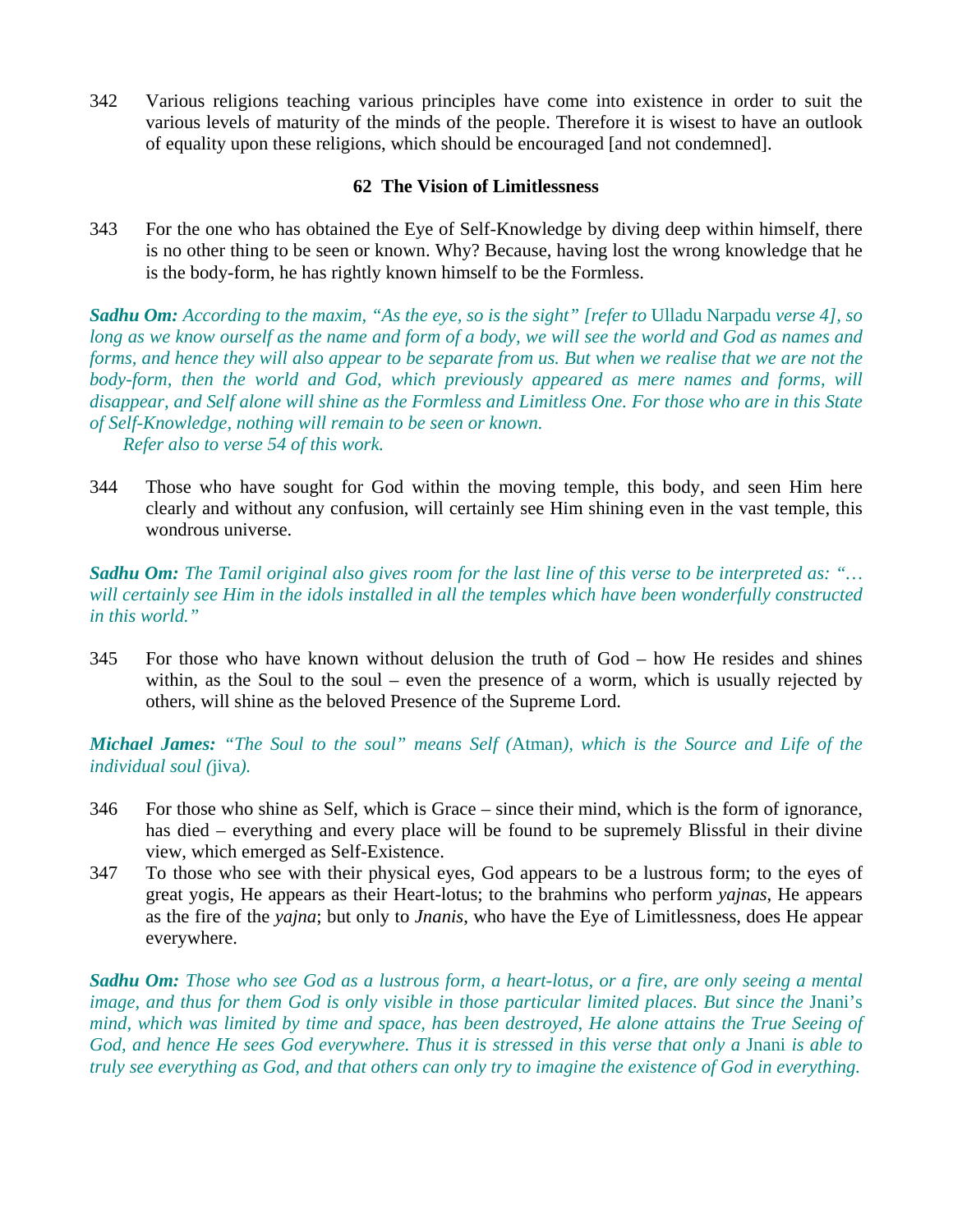348 Merely remaining as the Eye [i.e. Self], which is the One Space of Consciousness, by having annihilated the idea 'I am the body-form' and by having lost all the conceptions of the mischievous mind, is rightly and perfectly seeing God.

*Michael James: Refer also to* Ulladu Narpadu *verse 8, as explained in* The Path of Sri Ramana Part II*, Appendix 4b, pp. 232-234.* 

- 349 When the tricky senses are controlled, when mental conceptions are removed, and when one is unshakably established as Self in the Heart, then the Knowledge which shines in that State of firm Self-Abidance is the Real God [Shiva].
- 350 Such a True Seeing, which is devoid of illusion and deception, is the State in which one shines as the Ocean of Bliss. Only in the Supreme Silence which is thus achieved in Self-Abidance, will the soul never again have a downfall.

## **63 The Loss of Individuality**

351 When scrutinized, is there any existing thing such as ego, the troublemaker, except a mere name ['I']? Certainly not! If at all anything exists [for the name 'I'], it is truly Self, just as the thing which exists for the false [name] snake is truly a rope.

*Michael James: The falsity of 'I', the ego, is stressed in this verse. Refer also to Upadesa Unidyar verses 19, 20, and 21.* 

352 When the ego dies, its base, the supreme Self, shines in all Its fullness. No harm comes to You, Self, when the ego dies. Therefore don't be afraid.

*Michael James: The final sentence may also mean 'Therefore, don't be worried'.* 

353 Those who have sacrificed their mind as an offering to Shiva in the blazing fire of the supreme *Jnana-Tapas* [i.e. Self-enquiry], are Shiva Himself. Knowing thus, we should also perform this Sacrifice and attain the State of formless Shiva.

*Michael James: The second sentence may also be translated as ' Knowing them [*Jnanis*] to be Shiva Himself, we should worship them and thereby attain the State of formless Shiva.* 

354 Do not doubt, with fear, what will happen when you completely lose your individuality [*jivabodha*]. The true State of Self will then Itself be yours, just as one will permanently remain firm on the ground when one loses one's hold on the branch of a tree.

**Sadhu Om:** Immature devotees often used to ask Sri Bhagavan, "It is only this individual jiva that *longs for all kinds of achievements, including* moksha*, so if this individuality is destroyed by* vichara*, how can* Moksha *be achieved, and by whom?" Hence, in this verse, Sri Bhagavan assures such people by saying, "Fear not, when the ego or individuality is annihilated, the State which remains will reveal Itself as the true State of Self, in which everything is accomplished".* 

 *There is an old Tamil saying which says that if one loses one's hold on a branch, one will be ruined, and hence it is rather strange and beautiful that Sri Bhagavan uses the same simile to assure us that loss of individuality is the highest attainment, and that it should not be feared. The significance of this simile can best be understood from the following story: A man was once seen standing under a tree, but clinging to a branch above his head, as if for dear life. When his friends asked him why he*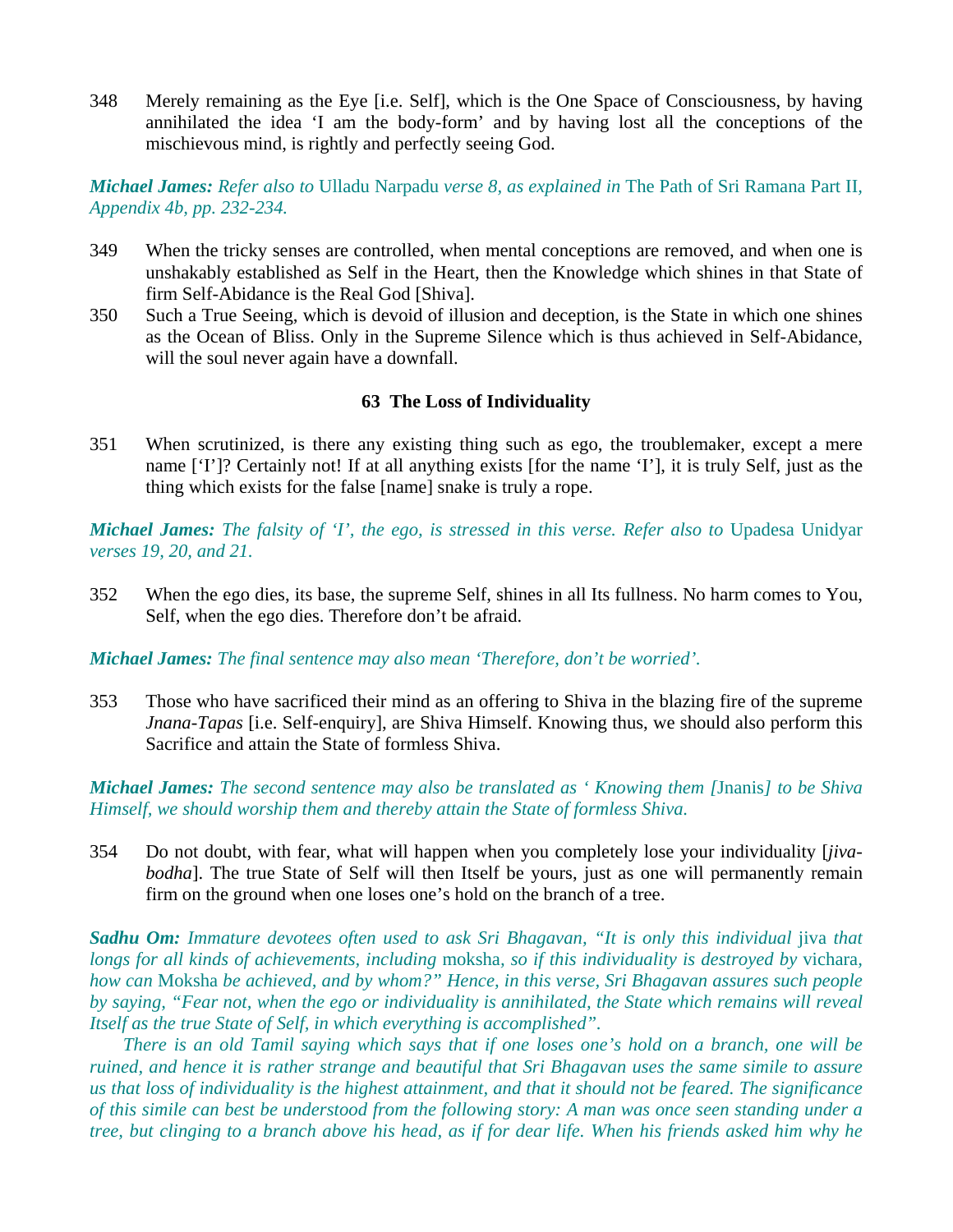*was clinging with so much fear to the branch, he replied that if he let go he would fall to the ground. Wondering at his foolishness, his friends pointed out to him that he was already standing on the ground, and that he therefore had nothing to fear; after much trouble they persuaded him to let go of the branch, whereupon he discovered the truth of their assurance. Those who fear to lose their individuality are just like this man; but clinging to their individuality they are gaining nothing, and if they once let go of it they will know for themselves that they are always the Ever-Blissful Self, and that there was never anything for them to fear.* 

355 Since in sleep, where the world loses its reality, everyone truly knows his existence and the non-existence of 'I am this' [i.e. his individuality], all must accept the Reality of the indestructible Self.

*Michael James: Refer to* Upadesa Undiyar *verse 21.* 

356 The State in which the thought 'I' [i.e. the ego] does not rise even a bit is the State 'I am *Brahman*'. Does anyone become non-existent in sleep, where the thought 'I' does not rise?

*Sadhu Om: It is made clear in this verse that, just as we experience no loss of our Self-Existence in sleep, where the individuality subsides, so even in* Jnana*, where the individuality is permanently destroyed, there is no loss for WE, the Self-Existence. Therefore there is no need for us to fear the loss of individuality.* 

 *The idea in the first sentence of this verse is also expressed in* Ulladu Narpadu *verse 27.* 

- 357 If we scrutinize properly, the state of 'I'-lessness is our Real State of Consciousness, in which the inertness of the fleshy body is fully removed. Does one not survive the loss of individuality [in sleep] without being affected? Know this truth by abiding in the State of Wakeful-Sleep [i.e. *Turiya* or *Jnana*].
- 358 To remain without 'I' is the State of *Jnana* Self; truly, it is the blissful and peaceful State 'I am Shiva'. Know that the same is the *Kaivalya* [i.e. Non-dual] State of *Brahma-Nirvana*, which is glorified as the State of transcending birth and death.

*Sadhu Om: Refer to* Ulladu Narpadu Anubandham *verse 13, in which Egolessness alone is said to be the State of all greatness.* 

# **64 The Pure 'I' (***Suddhahankara***)**

359 When the ego, 'I am the body', is annihilated, the unlimited and unbroken 'I' [Self] shines forth. The shining forth of this 'I' is not fictitious like the ego, which takes birth in a filthy body on earth and suffers in bondage.

*Sadhu Om: The feeling 'I am the body' is the ego. In this mixed consciousness the attribute 'the body' alone is the impurity. When this impurity, the body-identification, is removed, That which remains as 'I am' is Self, which is also called the pure 'I' or* Suddhahankara*.* 

360 Know that the natural, unbroken and ever-existing Heart, 'I', which shines free of delusion, is the *Suddhahankara* [pure 'I'] which is seen in *Jivanmuktas*, since it has no sense of doership in any activity.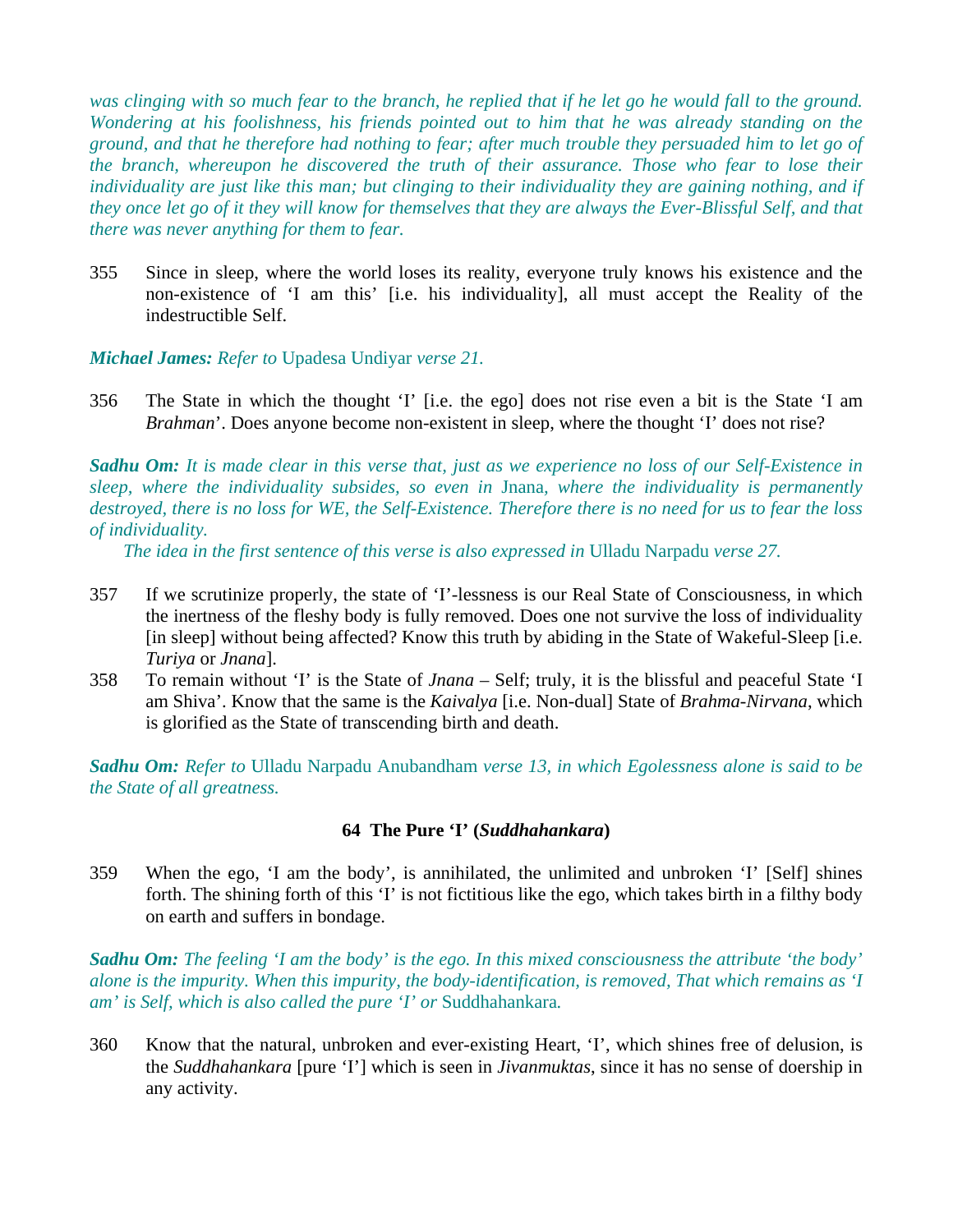361 Those who live a perfect life of *Mei-Jnana*, attained by the destruction of the impure ego – 'I am this fleshy body' – will be revelling in Self, unmindful of the body, with great Peace devoid of desire.

# **65 The Shining Forth of Self**

- 362 Only when one's own Source, the Heart, is known through enquiry, will the false first person, 'I', fall down; and only when that false first person falls abashed, will the true First Thing, Self, spring forth in all its Glory.
- 363 When the insubstantial ghost, the ego which rises from the darkness of ignorance and whose dance is itself all this universe – is enquired into, it disappears like the bridegroom's friend [in the story], and when it disappears, Self, the Sun, rises up tearing away the darkness of ignorance, *Maya*.

*Sadhu Om: A stranger once entered a marriage-house and posed before the bride's party as the bridegroom's best friend; and with the bridegroom's party he posed as if he were a member of the bride's family. Thus for five days he passed his time happily, eating well and bossing the servants, but on the last day when enquiries began to be made about him, he disappeared. Similarly, the ego rises and poses both as* Chit *[Consciousness – the nature of Self] or as* jada *[inertness – the nature of the body], though it truly belongs neither to Self nor to the body. Thus it enjoys its special position until it is enquired into, whereupon it disappears.* 

- 364 The ending of the ego, by its drowning into the Space of Silence, is our [true life of] living as the Space of *Jnana*. Therefore when the ego disappears, like a false dream, into its Source, the Real 'I' [Self] will shine forth spontaneously.
- 365 This body is the cross. The ego the identification 'I am the body' is Jesus. The killing of the ego through Self-enquiry is the crucifixion of Jesus. The survival of Self from the death of the ego, and Its shining forth as the Supreme Thing is His Resurrection.

### *Michael James: Refer to verse 973.*

366 The death of the ego in the unlimited Silence – the non-dual Truth – and the shining forth of Self is the *Kaivalya-Siddhi* [i.e. the attainment of Oneness]. In that State of *Jnana*, pure Bliss will gloriously blaze forth as one's own [true] Nature.

### **66 Getting Rid of Miseries**

- 367 If the *jiva*, who is ever deluded and is always suffering from a feeling of deficiency, wants to get rid of all his miseries and to be happy, he need only know the Supreme One, his Lord, to be his own Self.
- 368 Not even the least of one's miseries will cease unless one knows That, by forgetting Which one becomes deluded by the mighty agent – worldly *Maya*.
- 369 Let him who weeps over the death of his wife and children, weep first for the death of [his] ego – 'I am the body' – and attend to his own Self, then all his miseries will die completely.
- 370 If you love others only for their bodies or their souls [i.e. their egos], you will suffer from grief when their bodies die and their souls depart. Therefore, in order to be free from such grief, have true Love towards Self, which is the real Life of the soul.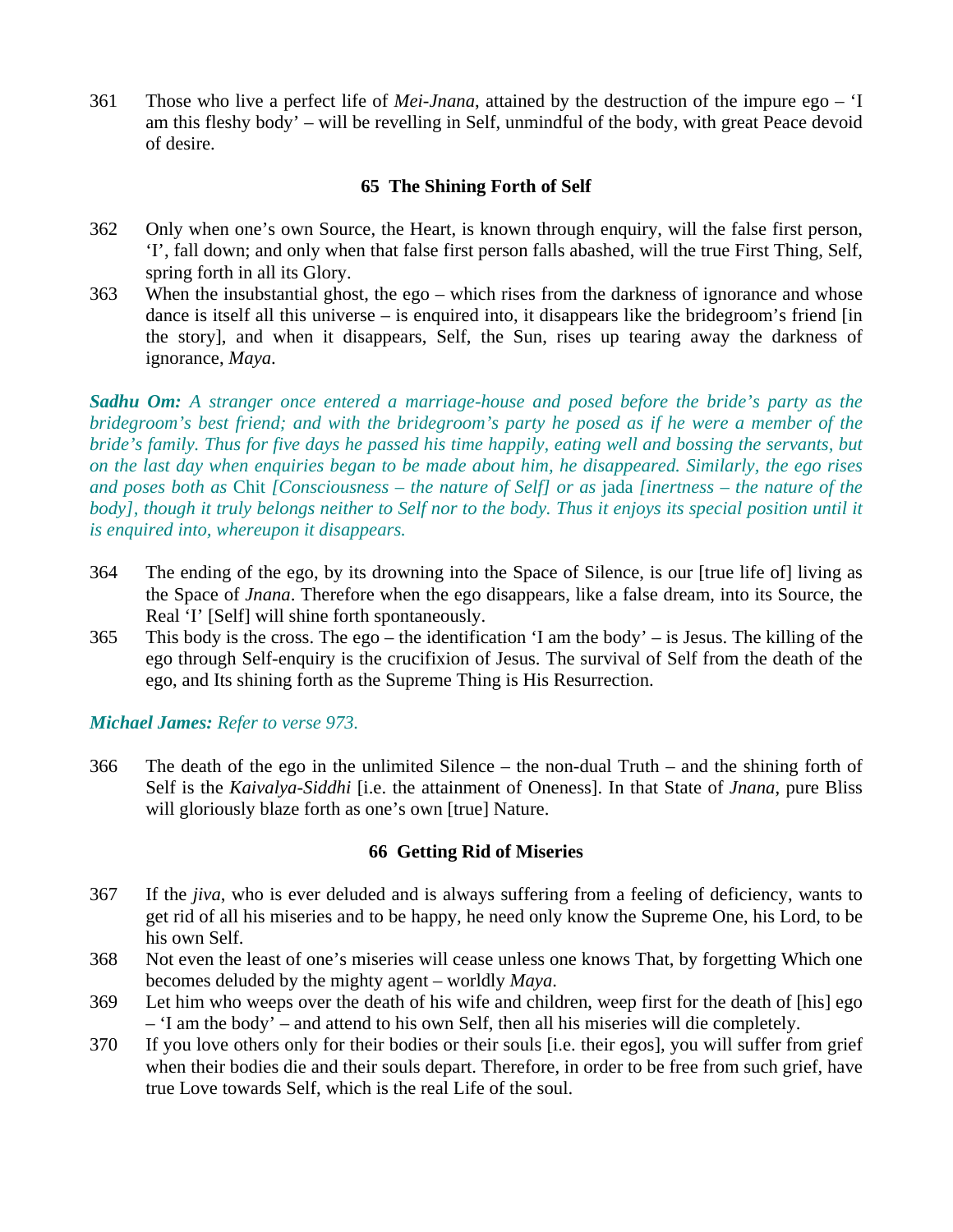*Michael James: A person's soul is nothing but his ego, the identification 'I am the body'. The true Life is Self, and not the soul or ego.* 

#### **67 Desirelessness (***Nirasa***)**

- 371 Desire makes even an atom appear as great as Mount Meru before it is achieved, and vice versa after it is achieved, and thus [desire] makes one always poor. Hence we have never seen any bottomless abyss that is as impossible to fill as desire, which can never be satisfied.
- 372 O good-hearted aspirants who want perfection, instead of trying to avoid poverty which is a deficiency created by the mind – by acquiring wealth, it is better to acquire *shanti*, mental peace.

*Muruganar: Poverty is truly created not by a deficiency of wealth, but by the deficiency of the wandering and desirous mind. Hence, poverty is not removed by acquiring wealth, it is removed only by subsiding the mind.* 

- 373 Will the mind which drowns in love for the Feet of the Lord start to dance in ecstasy, jumping as before into the delusion of married life and sexual pleasure?
- 374 Sages, the Knowers of the Truth, declare that the destruction of all mental activities [*chittavrittis*] is alone the greatest Happiness. Therefore desirelessness [i.e. the attitude of indifference], which is devoid of both likes and dislikes, is the best means.
- 375 Those who have desire are afflicted by the wretched anger when their desire is obstructed, and so it is certain that desire is inherent in anger. Therefore, when all the [six] vices are dying, desire dies last.

*Michael James: The six vices are desire, anger, miserliness, confusion (i.e. the inability to discern the truth), pride and jealousy.* 

376 When it is said that having a desire even for the supreme State of Silence is failing to observe the great *Sat-Achara*, is it *Achara* to have desires for the worthless body and other worldly things?

**Sadhu Om:** Achara *means observing high principles in life, and having any kind of desire is* anachara*. The greatest of all principles is* Sat-Achara *[or* Brahmachara*], which is nothing other than abiding as*  Sat *[i.e. Self].* 

 *For one who is observing* Sat-Achara*, which is the perfect state of Love, even the desire for Liberation should be considered to be wrong, because desire implies a movement of the mind towards a second or third person, whereas Love has the form of unbroken and unmoving Existence. This is the significance of the ancient saying, "Cut the desire even for God".* 

 *Though the meaning of* Achara *should be understood in this way, we find in our midst people who boast that they are observing* acharas *and that they are therefore certainly above all others in life. They maintain untouchability, they hide themselves while eating, they take great care in wearing their clothes in a particular manner, etc., yet at the same time they are mistaking the filthy body to be themselves and they have innumerable ugly desires. Can their behaviour be considered to be* Achara*? Surely not. Therefore, unless one attains* Atma-Nishta *[i.e. perfect Self-Abidance], all one's boasting about observing* acharas *is meaningless.*